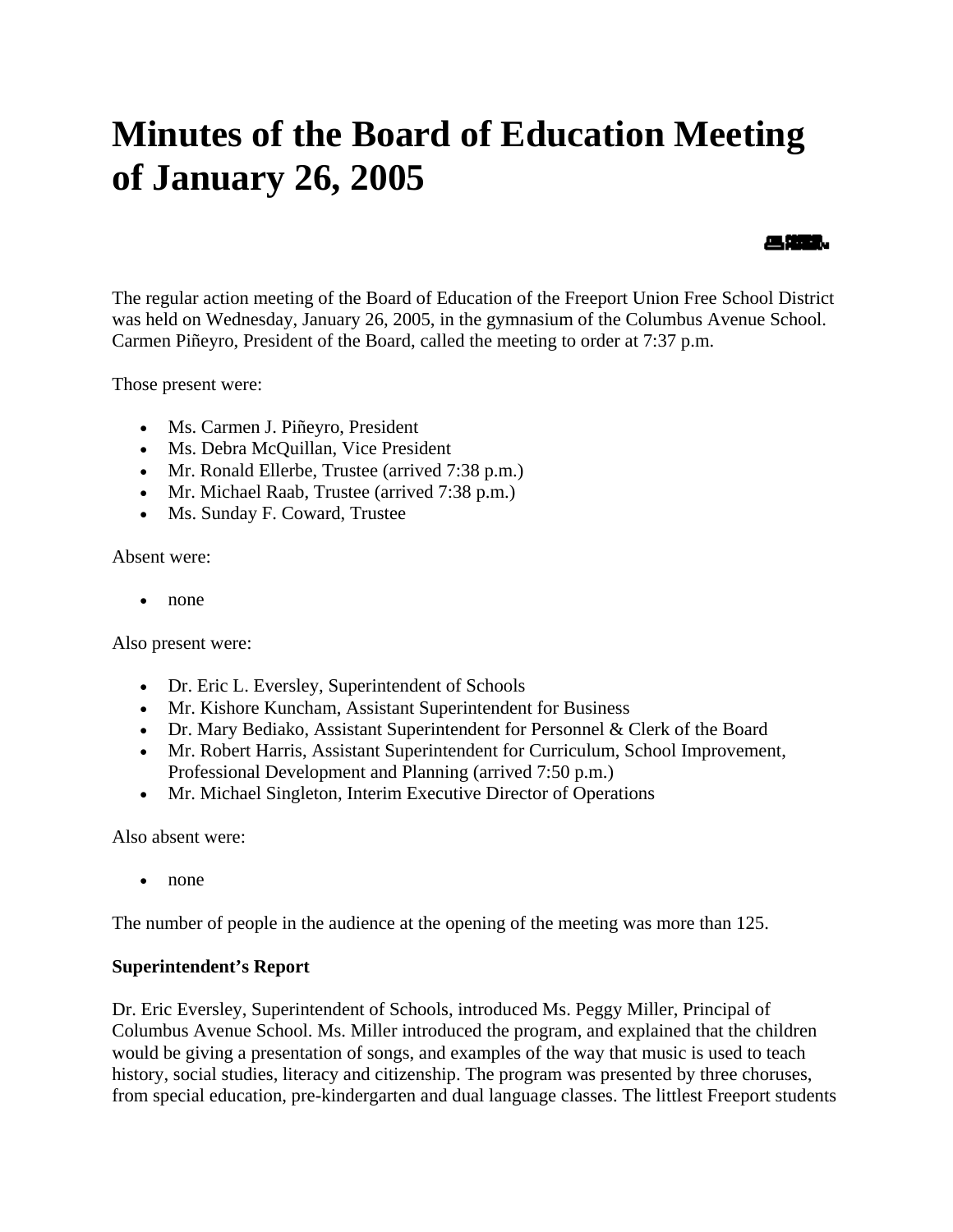showed they are having fun and learning many things as well. The program was greatly enjoyed by all.

- Dr. Eversley then introduced Sabrina Geraci-Yee, a representative from the Freeport High School Student Congress. Ms. Geraci-Yee gave a report from Freeport High School.
- The Superintendent introduced Ms. Gladys Andrews, Principal of Caroline G. Atkinson School. Ms. Andrews presented two students who through their hard work and scholarship have been chosen to participate in the Institute for Creative Problem Solving. Cephas Knighton-Ward and Johnathan Ramsey were congratulated by Dr. Eversley, the Board and the public for their scholastic achievements.
- Dr. Eversley introduced Mr. Charles Puricelli, Coordinator for the Arts. Mr. Puricelli thanked Dr. Eversley and the Board for their continued support of the arts at Freeport Schools and then went on to congratulate the organizers of the New York State Music Association rehearsal for the Division II All County students, Monique Retzlaff, Vice-President Division II, Nassau Music Educators Association, and Adam Rubin, Chairman, Division II, Nassau Music Educators Association. Ms. Retzlaff and Mr. Rubin are Music Teachers at John W. Dodd Middle School. They thanked everyone for the help they had received and then introduced students from Dodd who have been chosen to participate in All County. Those students are:
	- Jerry Butler
	- Spencer Cammarano
	- Rachel Cruz
	- Alexis Dziedziech
	- Karin Escobar
	- Miranda Geraci-Yee
	- Iman Barnes
	- Daniel Fiore
	- Loweye Diedro
	- Henry Jenkins
- The Superintendent and the Board congratulated the students on their fine accomplishment.

## **Board Discussion**

The Board discussed the six polling sites that Freeport Public Schools use for the Budget Vote and Trustee election every year. On a motion by Mr. Raab the issue was referred to the Board of Education Community Outreach Committee for further discussion. The motion was seconded by Ms. Coward and passed. The vote was:

Yeas: Coward, McQuillan, Piñeyro and Raab.

Nay: none

Abstention: Ellerbe.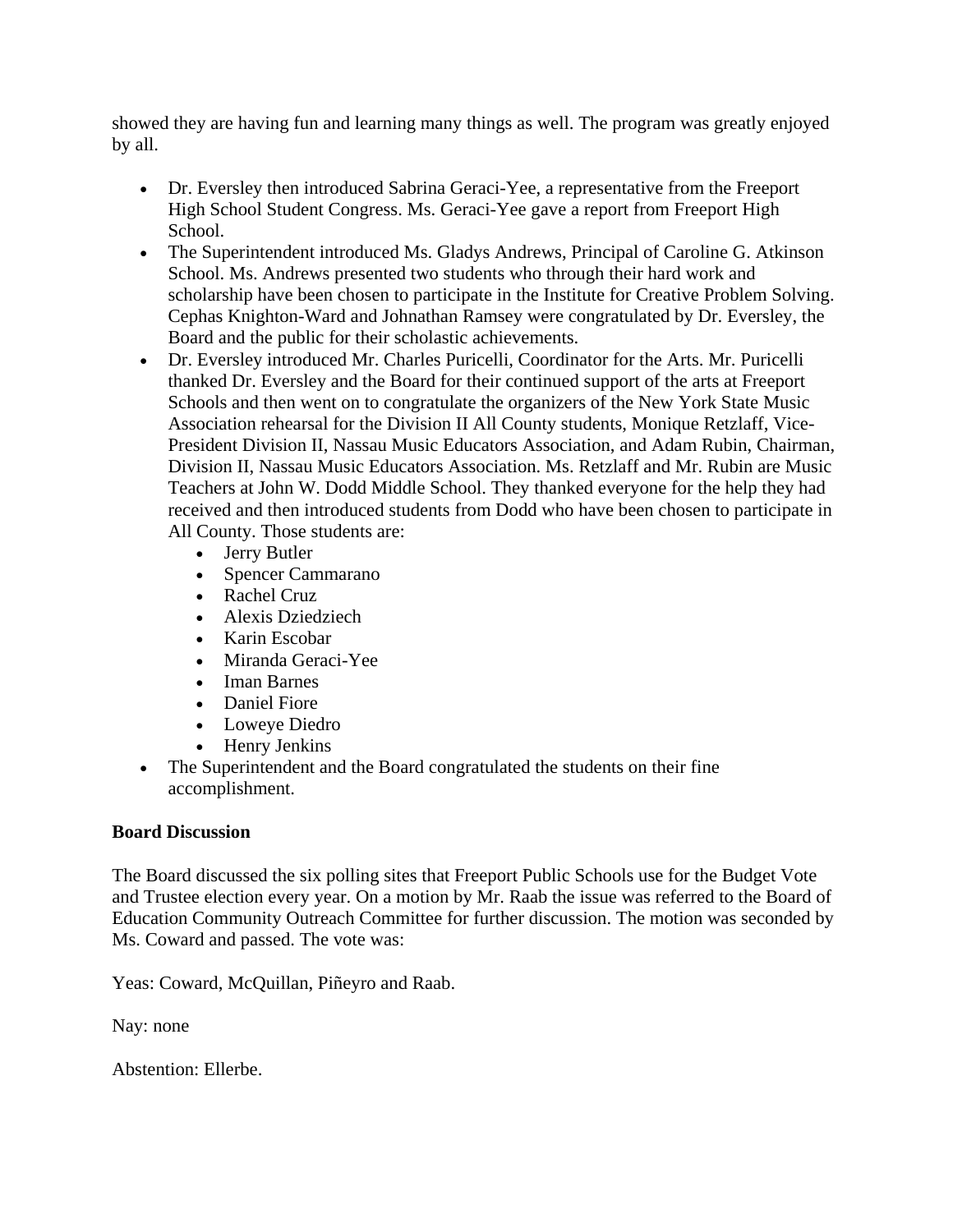#### **Questions from the Public**

The public was then given the opportunity to address the Board of Education. Each speaker was allowed to address the Board for six minutes. The Board and administration addressed the comments from the public.

#### **Board of Education Committee Reports**

The minutes of the Legislative Committee were distributed to the Board and discussed.

#### **Items for Action**

#### *Approval of Items on the Consent Agenda*

• On a motion by Mr. Raab and a second by Ms. Coward the following items, on a consent agenda, were approved unanimously. The vote was: Coward, Ellerbe, McQuillan, P i ñ eyro and Raab.

#### *Acceptance of the Minutes*

Be It Resolved that the Board of Education of the Freeport Union Free School District hereby accepts the minutes of the following meetings as written:

December 1, 2004 ; December 15, 2004 ; December 21, 2004

#### *Leave of Absence*

Be It Resolved that the Board hereby grants a request for leave for the following staff members as listed:

- Clare DeNinno, Clerk-Typist, effective October 21, 2004 through February 1, 2005, for health reasons.
- Raye Cerchia, part-time Switchboard Operator, effective November 30, 2004 through March 1, 2005, for health reasons.
- Susan Cunnane, Elementary Teacher, effective December 15, 2004 through June 30, 2005, for childcare.
- Catherine Beck, Music Teacher, effective January 10, 2005 through May 18, 2005, for health reasons.
- Monica Campos, Speech Teacher, extended January 10, 2005 through March 1, 2005, for health reasons.
- Christine Molnar, Elementary Teacher, effective January 18, 2005 through June 30, 2005, for health reasons.

#### *Retirement of Staff*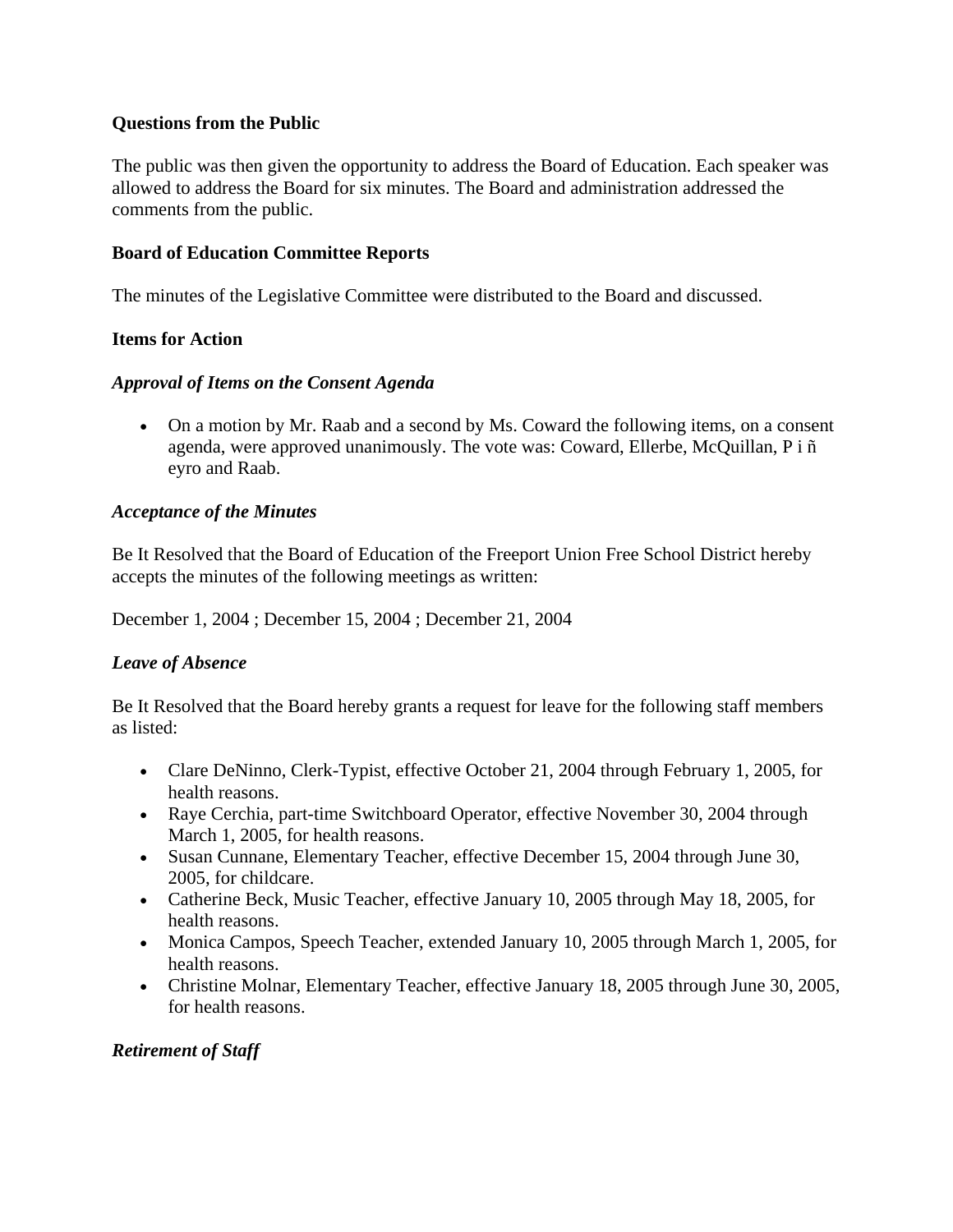Be It Resolved that the Board of Education of the Freeport Union Free School District hereby accepts the letter(s) of resignation for the purpose of retirement from the following staff member as listed:

• **William Cohen**, Art Teacher, effective June 30, 2005, after serving the children of Freeport for 34 years.

## *Resignation of Staff*

Be It Resolved that the Board of Education of the Freeport Union Free School District hereby accepts the letter(s) of resignation from the following staff members as listed in the following Change of Status Report - Resignation.

- Lauren Robinson, full-time Teaching Assistant, effective January 3, 2005.
- George Sanchez, Permanent Substitute, effective December 23, 2004.
- Alma Rocha, Elementary Teacher, effective January 17, 2005.
- Meredith Pine, Permanent Substitute, effective January 9, 2005.
- Ettore Cafarelli, Cleaner, effective January 2, 2005.
- Jennifer Dunn, Earth Science Teacher, effective February 10, 2005.

## **Appointment of Staff Report**

## *Teaching Assistant Appointments*

Be It Resolved that the Board of Education of the Freeport Union Free School District, upon the recommendation of the Superintendent, hereby appoints the individuals listed in the attached Appointment of Staff Report - Teacher Assistant Category, in accordance with the rules of the Board of Regents. These individuals shall possess appropriate certification allowing them to serve as teachers in the public schools of New York.

- Deborah Bergen, Library Media Specialist, (C. Campbell, retired) a probationary appointment effective February 1, 2005 through June 9, 2007. Compensation will be on step 1-2A of the U6D Schedule at \$53,126. Assignment: Archer.
- Meredith Pine, Physical Education Teacher, (replacing E. Van Nostrand, resigned) a probationary appointment effective January 10, 2005 through January 9, 2008. Compensation will be on step1-1A of the U6C Schedule at \$44,980. Assignment: FHS.

## *Teaching Assistants*

- Rosaline Anderson, part-time Teaching Assistant, (replacing T. Goldman, LOA) a temporary appointment effective January 3, 2005 through June 30, 2005. Compensation will be according to the FTAA Contract at \$6,899. Assignment: Archer.
- Patricia Thrapp, part-time Teaching Assistant, (replacing M. DiBlasio, resigned) this appointment shall be effective January 10, 2005. Compensation will be according to the FTAA Contract at \$6,899. Assignment: Bayview.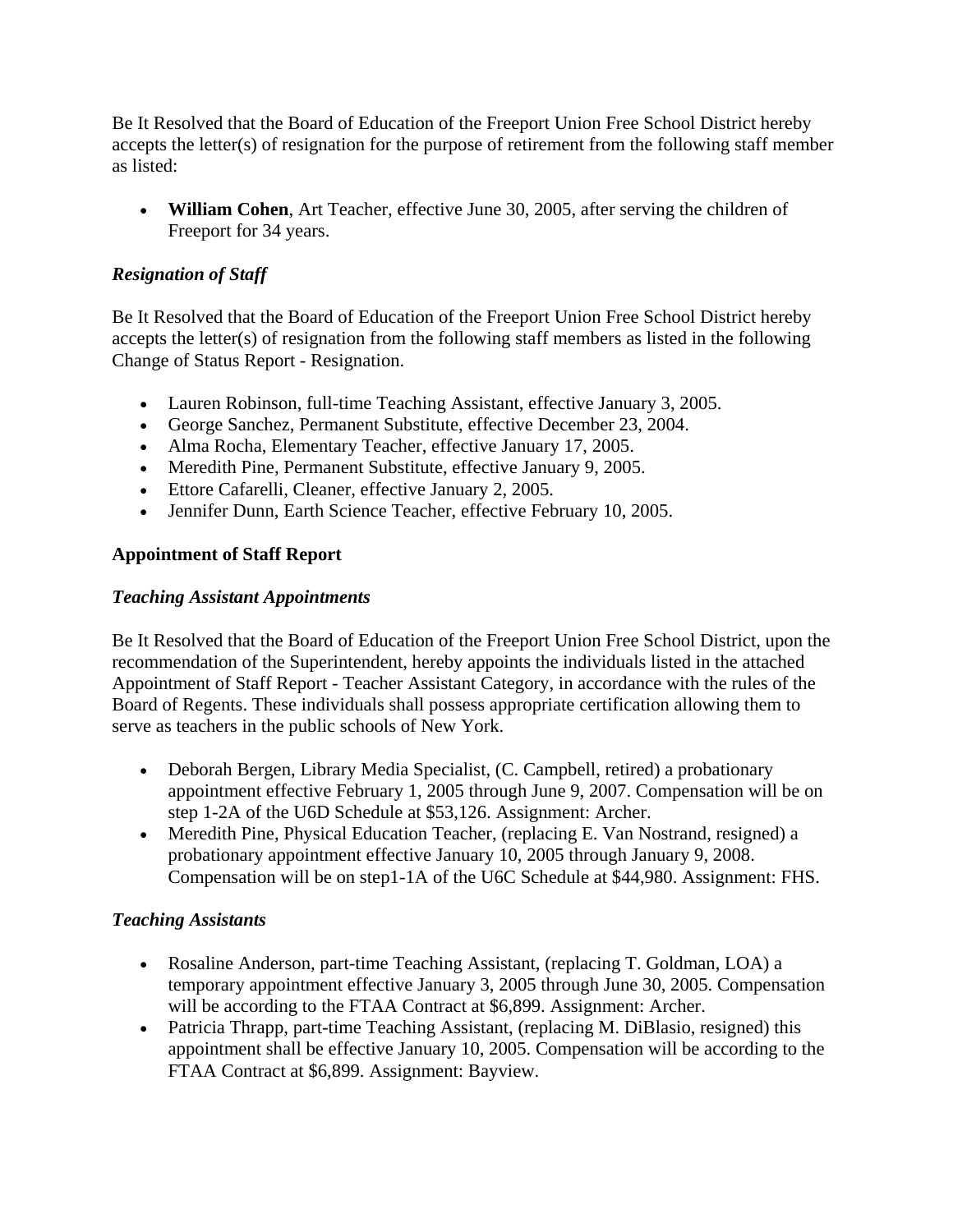- Theresa Duran, part-time Teaching Assistant, (replacing L. Randazzo, change) this appointment shall be effective December 15, 2004. Compensation will be according to the FTAA Contract at \$6,899. Assignment: Columbus.
- Christina McKeen, full-time Teaching Assistant, (replacing O. Fernandez, resigned) a probationary appointment effective January 6, 2005 through January 5, 2008. Compensation will be according to the FTAA Contract at \$12,073. Assignment: Giblyn.

## *Temporary Instructional Appointments*

Be It Resolved that the Board of Education of the Freeport Union Free School District, upon the recommendation of the Superintendent, hereby appoints the individuals listed in the attached Appointment of Staff Report - Temporary, in accordance with the rules of the Board of Regents. These individuals shall possess appropriate certification allowing them to serve as teachers in the public schools of New York.

• Elizabeth McGarry, Permanent Substitute, (replacing G. Sanchez, resigned) a temporary appointment effective January 10, 2005 through June 30, 2005. Compensation will be according to the Substitute Pay Rate at \$125 per day. Assignment: FHS.

## *Civil Service Category Appointments*

Be It Resolved that the Board of Education of the Freeport Union Free School District hereby appoints the individuals as listed in the attached Appointment of Staff Report - Civil Service, in accordance with Civil Service Rules and Regulation.

• Ettore Cafarelli, Custodian, (replacing T. Herzel, resigned) a probationary appointment effective January 3, 2005 for a period of 26 weeks upon Civil Service approval. Compensation will be according to the Custodial Salary Schedule at \$32,386. Assignment: FHS

## *CSE/CPSE Minutes*

Be It Resolved that the Board of Education of the Freeport Union Free School District hereby accepts the minutes of the meetings of the committees on special education and preschool special education for the following dates:

December 2, 2004; December 20, 2004; December 22, 2004; January 6, 2005; January 10, 2005; January 11, 2005; January 12, 2005; January 13, 2005.

## *Acceptance of Gifts*

Be It Resolved that the Board of Education of the Freeport Union Free School District hereby accepts, with gratitude, a gift of two sets of Fischer speakers, a Technics turntable and a Teac cassette deck, with a value of \$500. This gift is has been donated by Mr. Mark Spanier, a staff member of our High School English Department.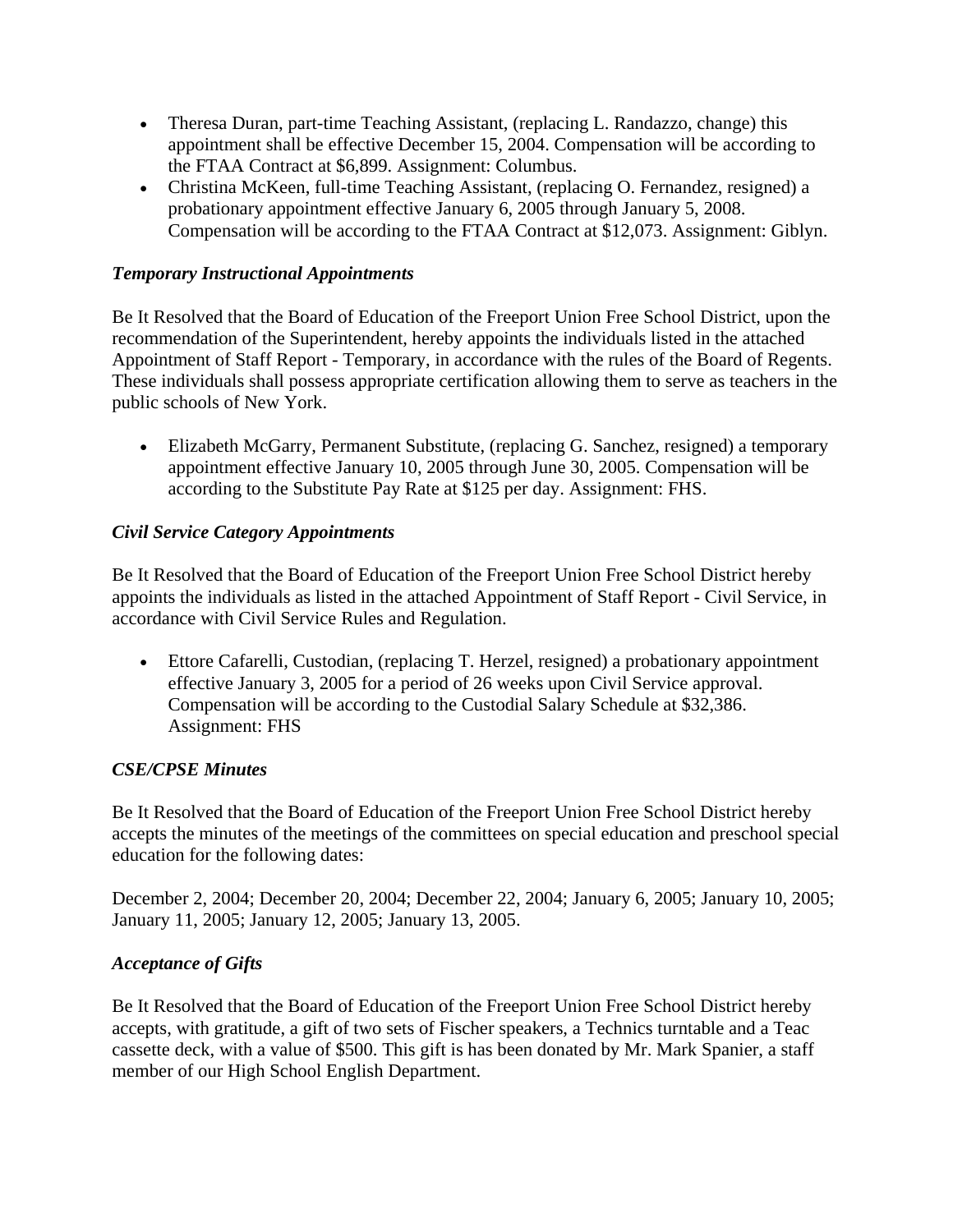## *Granting of Tenure*

On a motion by Ms. McQuillan the following motion was adopted:

Be It Resolved that the Board of Education of the Freeport Union Free School District hereby grants tenure status to the following individuals:

- Lloyd Burkett, Technology, effective, February 10, 2005;
- Laurie Trujillo, Reading, effective February 24, 2005;
- Nicholas Angelo, Elementary Guidance, effective February 25, 2005;
- Sherry Maciag, Elementary Guidance, effective February 25, 2005;
- Betsy Colagiacomo, Reading, effective March 10, 2005.

The motion we seconded by Ms. Coward and passed unanimously. The vote was: Coward, Ellerbe, McQuillan, Piñeyro and Raab.

#### *Budget Transfer*

Ms. Coward made the following motion:

BE IT HEREBY RESOLVED that the Board of Education of the Freeport Union Free School District approves the budget transfers as listed in the attached Budget Transfer T 2004-2005-2

Ms. McQuillan seconded the motion and the motion was passed. The vote was: Yeas:Coward, McQuillan, Piñeyro and Raab. Nays:none Abstentions: Ellerbe.

Adoption of the School Calendar 2005-2006

Mr. Raab made the following motion:

Be It Resolved that the Board of Education of the Freeport Union Free School District hereby adopts the attached School Calendar for the 2005-2006 school year.

The motion was seconded by Ms. Coward and passed. The vote was:

Coward, Ellerbe, McQuillan, Piñeyro and Raab

#### **Adjournment**

At 9:50 p.m., with no other business, on a motion by Mr. Raab and seconded by Ms. Coward, the Board adjourned the meeting. The vote was unanimous: Coward, Ellerbe, McQuillan, Piñeyro and Raab.

Respectfully submitted,